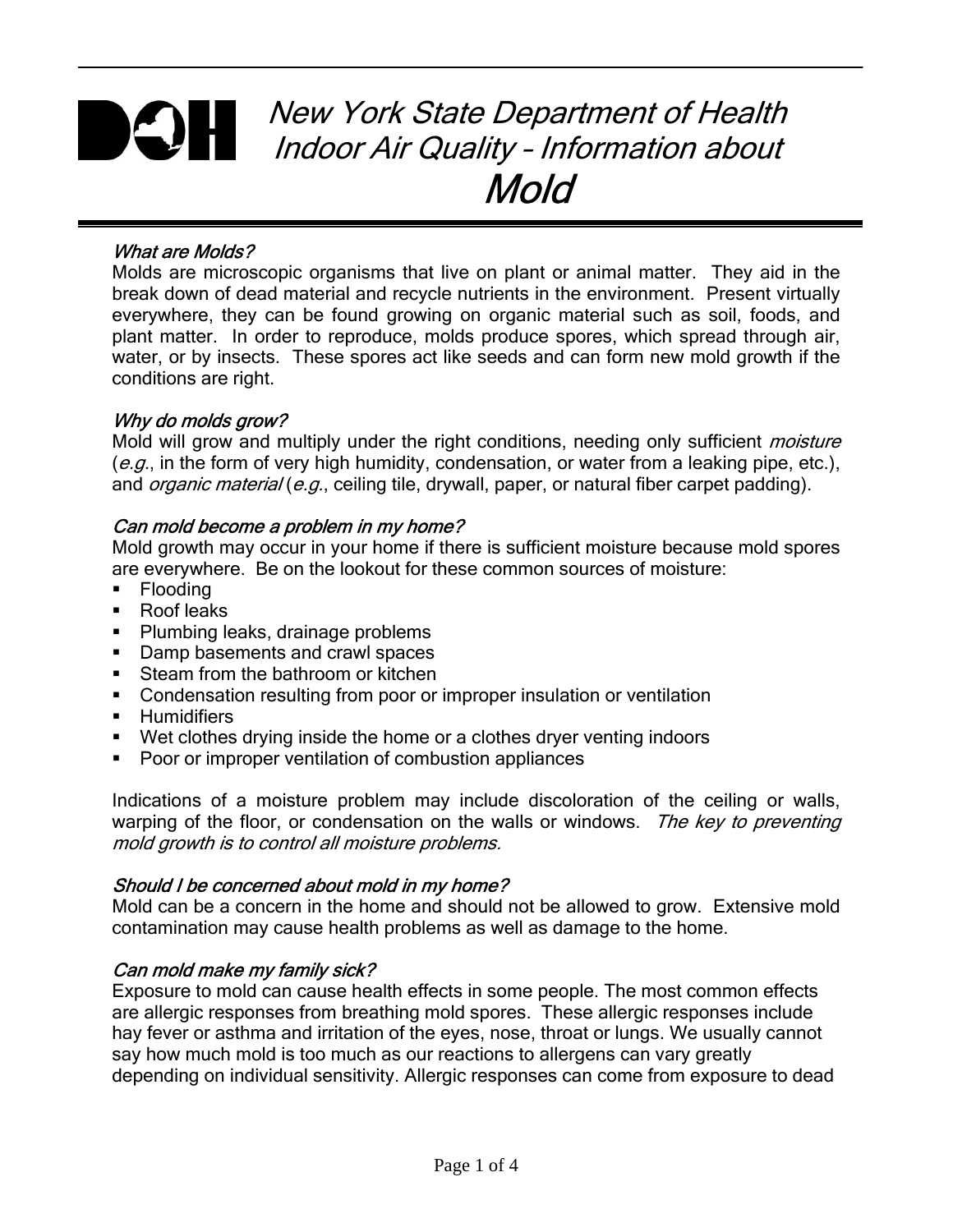as well as to living mold spores. Therefore, killing mold with bleach and or other disinfectants may not prevent allergic responses.

Less common effects of mold exposure include infections and toxic effects. Serious infections from living molds are relatively rare and occur mainly in people with severely suppressed immune systems. Many types of molds may produce toxins but only under certain growth conditions. Toxic effects have been reported from eating moldy grain, but evidence is weak that breathing mold spores in buildings causes toxic effects.

#### What are common symptoms of mold exposure?

Allergy and irritation are the most common symptoms of mold exposure. Although symptoms will vary, the most common symptoms seen in people exposed to mold indoors include:

- Nasal and sinus congestion
- **Eye irritation, such as itchy, red, watery eyes**
- Respiratory problems, such as wheezing and difficulty breathing
- Cough
- **Throat irritation**
- Skin irritation, such as a rash
- Headache

#### Who is most at risk for health problems from mold exposure?

Exposure to high amounts of mold is not healthy for anyone, so obvious mold growth in the home should be cleaned up. However, some individuals may be more susceptible to health problems from mold exposure. These include:

- Individuals with current respiratory sensitivities  $(e.g.,$  allergies, asthma, or emphysema)
- Individuals with a compromised immune system  $(e.g., HIV/AIDS$  infection, organ transplant patients, or chemotherapy patients)

#### Are some molds more harmful than others?

Any extensive indoor mold growth should be treated as a potential health concern and removed as soon as practical no matter what species of mold is present. Identify and correct the source of moisture so that mold will not grow back.

#### How do I know if I have a mold problem?

A mold problem can usually be seen or smelled. Mold growth may often appear as slightly furry, discolored, or slimy patches that increase in size as they grow. Molds also produce a musty odor that may be the first indication of a problem. The best way to find mold is to examine areas for visible signs of mold growth, water staining, or follow your nose to the source of the odor. If you can see or smell mold, you can assume you have a mold problem. Other clues include excess moisture and water damage. It may be necessary to look behind and underneath surfaces, such as carpets, wallpaper, cabinets, and walls.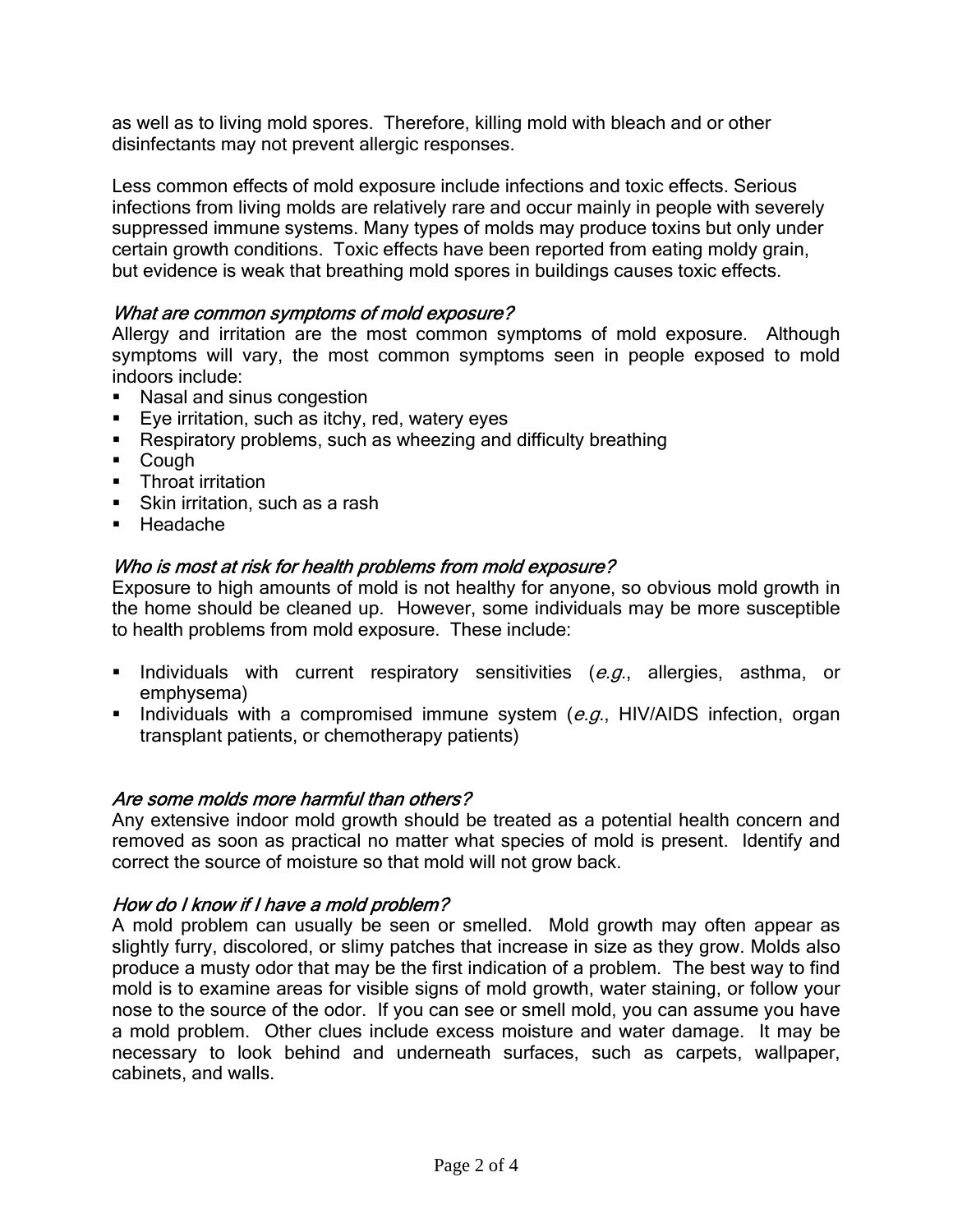There are some areas of the home that are always susceptible to mold growth and should be part of routine cleaning to keep them under control. They are seldom the cause of significant health effects. These are:

- The seal on the refrigerator door
- **Shower curtains**
- **Window moldings**
- **Shower stalls and bathroom tiles**
- **Surfaces on and around air conditioners**

#### Should I have my home tested for mold?

Sampling can be expensive. The results are also difficult to interpret partially because we have very limited information about what level of mold exposure is associated with health effects. In some cases, knowing the type of mold that is present can be helpful, but for most cases, sampling is unnecessary. Overall, the best practice regardless of the type or amount of mold is to promptly clean up any mold growth in your home and to correct the water problem that caused it.

## CLEANING UP MOLD: HOW TO GET RID OF IT

- 1. The first step to mold cleanup is to control the moisture problem. The source of the water must be identified and corrected.
- 2. Porous materials with extensive mold growth should be discarded (e.g., drywall, carpeting, paper, and ceiling tiles).
- 3. All wet materials must be thoroughly dried. If that is not possible, they should be discarded.
- 4. Mold growing on hard surfaces (e.g. wood and concrete) can be cleaned. Small areas can be scrubbed with a cleaning rag wetted with dilute detergent. Rubber gloves and a dust mask are recommended for jobs other than routine cleaning. For a large mold problem or if you are highly sensitive to mold, an experienced professional should do the work.
- 5. In areas where it is impractical to eliminate the moisture source, a 10% bleach solution can be used to keep mold growth under control. In areas that can be kept dry, bleach is not necessary, as mold cannot grow in the absence of moisture. When using bleach, ensure that enough fresh air is available because bleach may cause eye, nose, or throat irritation.
- 6. Continue to monitor the area for new mold growth and signs of moisture. This may indicate the need for further repairs or material removal.